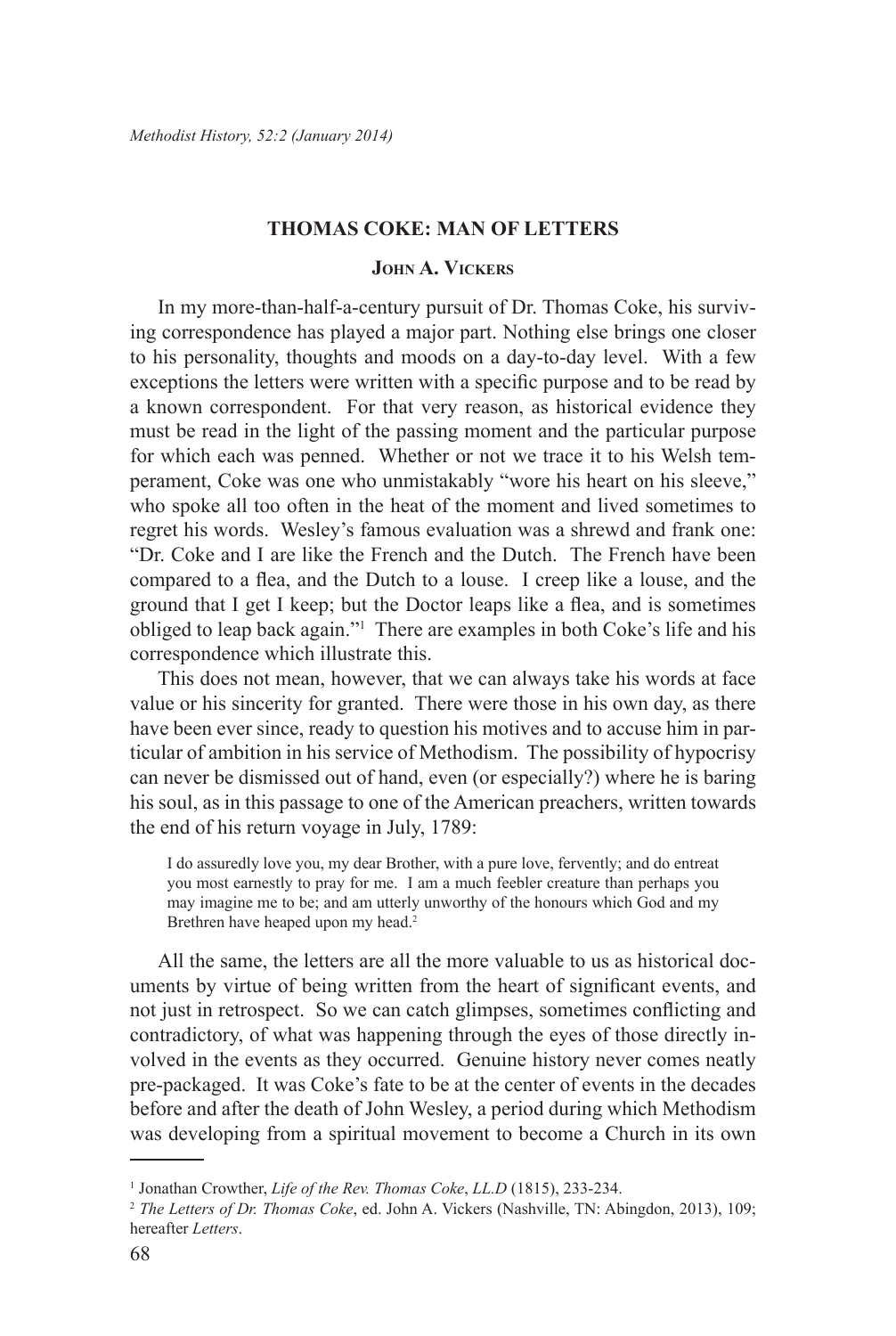right. That he was involved in what was happening (though in quite different ways and at a different pace) on both sides of the Atlantic makes this all the more meaningful.

Wesley's ordinations in Bristol early in September, 1784, were arguably his most provocative and controversial act, especially as they had implications, from the orthodox point of view, for the validity of the Methodist ministry which stems from them. This is not the place to revisit the controversy in detail, but merely to examine the light shed on the events by what Coke wrote about them. We learn from a letter Coke wrote to Thomas Williams that as early as October, 1783, he was envisaging a visit to America.<sup>3</sup> Otherwise, his evidence is regrettably limited and ambiguous, being confined to two surviving letters to Wesley the following summer,<sup>4</sup> plus a few passing references later on. Much ink has been spilt attempting to determine whether the blame for Wesley's actions should be laid at his own door or conveniently transferred to his minion, Thomas Coke. Only the recovery of any missing correspondence between the two men during that summer, or other evidence on the discussions they may have had, could finally settle the matter. In the absence of such contextual evidence, we risk interpreting Coke's letters in the light of our assessment of his character on other grounds; and more than one writer, convinced of his ambitious nature, have done just that. Nowhere in Coke's correspondence is it more important to let his words speak for themselves:

If someone in whom you could place the fullest confidence  $\&$  whom you think likely to have sufficient influence  $\&$  prudence  $\&$  delicacy of conduct for the purpose were to go over & return, you [would] then have a source of sufficient information to determination any points or propositions.

In elaboration, he then urges three points:

1<sup>st</sup> that you might have fuller information concerning the state of the country and the societies than epistolary correspondence can give you. 2dly That there may be a cement of union remaining after your death between the societies of Preachers in the two countries, & 3dly Because (if the awful event of [your] death [should] happen, before my removal to the world of spirits) it is almost certain . . . that I [should]. have business enough of indispensable importance on my hands in these Kingdoms.<sup>5</sup>

I have attempted elsewhere to argue for a different interpretation of the known facts<sup>6</sup> and must focus here on one main point. Coke's letters in 1784 are nothing if not pragmatic in his consideration of the reasons for pressing for Wesley's authorization by the most unambiguous and traditional means, that of the "laying on of hands." Having first argued for this as "the most scriptural" and "primitive way," his reasons are practical and realistic ones. As a relative newcomer still in his thirties and hitherto a stranger unknown among the American Methodists, and, moreover, with the War of Independ-

<sup>3</sup> *Letters*, 45.

<sup>4</sup> *Letters*, 51-54, 56-58.

<sup>5</sup> *Letters*, 52-53.

<sup>6</sup> Thomas Coke, *Apostle of Methodism* (Nashville, TN: Abingdon, 1969; rpt. 2013), ch. 5.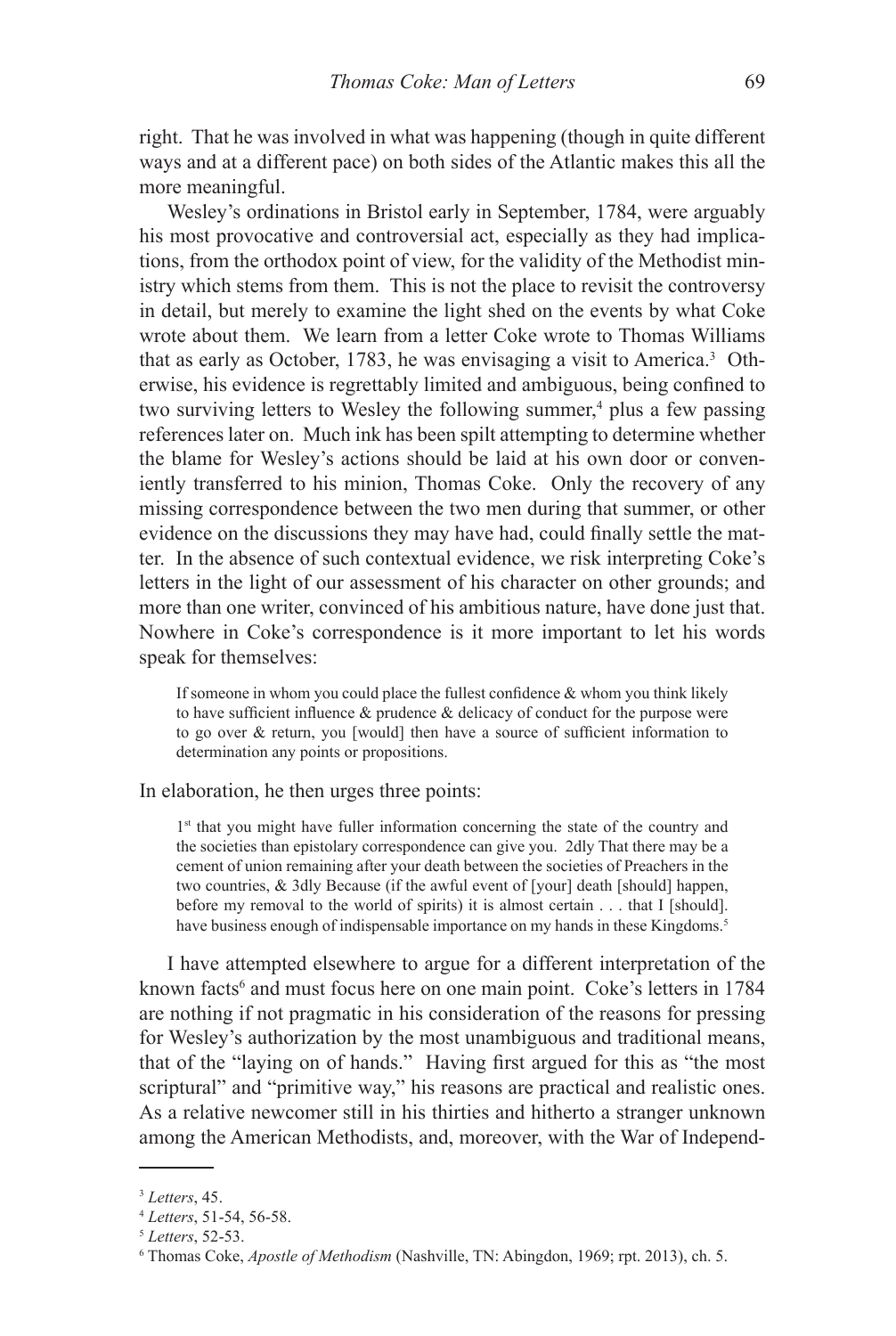ence still painfully recent, he is aware that he will need all the authority Wesley can confer on him if he is to fulfil the task Wesley has in mind. In particular, he will need to tread tactfully (perhaps warily even) in dealing with Francis Asbury, who by this time had established a position of authority largely independent of Wesley himself among the republican-minded American preachers. So Coke's suggestions to Wesley are essentially expeditious ones.

As a "Methodist Anglican" (or "Anglican Methodist") Coke's attitude towards the Church in which he had been reared and ordained vacillated over the years, often enough for him to be likened by his critics to a weathercock. There was in particular the occasion in 1791, towards the end of his fourth visit to America, when he learned of the death of John Wesley. While cutting short his stay and preparing to hasten home, he saw fit to approach the Episcopalian bishops William White and Samuel Seabury with a plan to reconcile the Anglicans and Methodists in America. His proposals were not rejected out of hand, at least by White, but were swept aside by the tide of events. By the time this exchange of letters came to light nearly two decades later, Coke's views had suffered a further sea change and he was obliged to defend himself in a letter the General Conference of 1808. Once again the issue of reordination of Methodist preachers came to the fore, and once again his attitude was essentially a pragmatic, quite as much as an ecclesiological one. He was at least following Wesley's own view in declaring, "I never, since I could reason on those things, considered the doctrine of the uninterrupted apostolic succession of bishops as at all valid or true." But his essential concern was not whether reordination of Methodist preachers amounted to a denial of their existing ministerial orders, so much as what would best serve the cause of the gospel in America.7

For a more positive attitude to the age-old practice of ordination we may turn to a letter Coke wrote to William Thompson, veteran among Wesley's itinerants who, as a moderate among the preachers, was the first to be elected as President of the Conference after Wesley's death. The British Conference of 1793 had decided to abandon the distinction between ordained and unordained itinerants. This and its implications for future Methodist ordinations became an issue for debate, to which Coke's letter of April 21, 1794, was a contribution. Coke wrote:

Without a debate, we laid aside a mode prescribed by the oracles of God and practised by the universal Church. It is with us a point that cannot on any terms possible be dispensed with. We will not run counter to the Oracles of God, and the universal practice of the Christian Church, even to prevent a division . . . . It will not do to tell us that the inward Kingdom is all in all. For we pay deep regard to modes prescribed by the Oracles of God and the Universal practice of the Christian Church.<sup>8</sup>

<sup>7</sup> *Letters*, 536-540; cf. his letters to Asbury and to Ezekiel Cooper, *Letters*, 540-542, 546-548. For Wesley's views on "apostolic succession," see his letter to Charles Wesley, August 19, 1785, in *The Letters of the Rev. John Wesley*, ed. John Telford, (London: Epworth, 1909-1916), VII, 284.

<sup>8</sup> *Letters*, 183.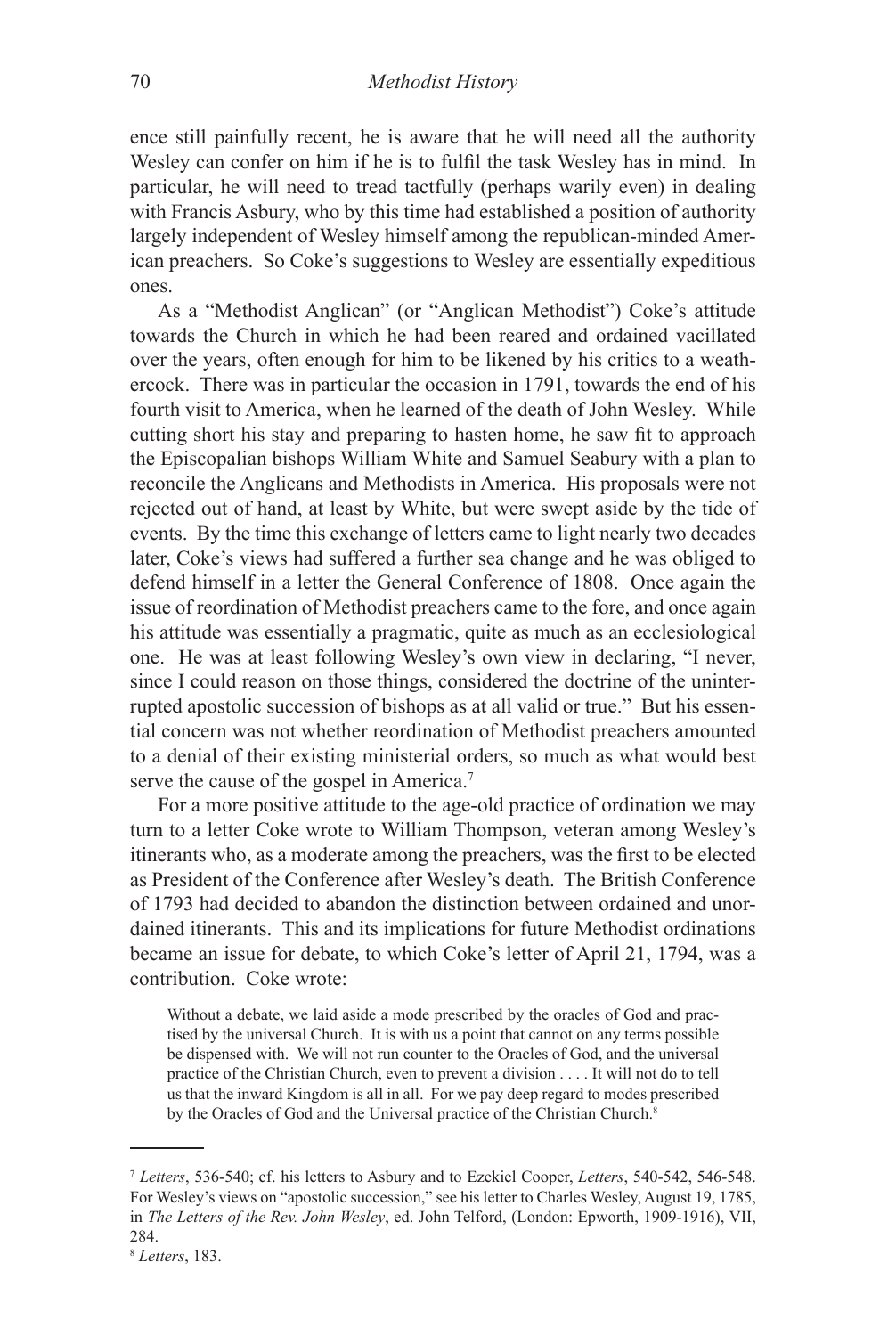Coke's propensity for speaking his mind, rather than keeping a discreet silence goes a long way to justifying Wesley's comparison of him to a flea. In other respects, too, it is easy to understand why he found himself the object of suspicion and resentment both before and after 1791. For one thing, Coke was a latecomer on the Methodist scene, and still relatively young amongst those veteran itinerants who had borne the burden and heat of the day. Coupled with this there was growing resentment among the itinerants of Wesley's insistence on retaining control of connexional issues, and Coke's role in acting as Wesley's deputy focussed much of that resentment upon him. A number of contentious issues were coming to a head, and he was called upon to deal with problems that the aging Wesley would have dealt with in person in his earlier years.

Resentment was particularly inevitable in the case of "brother Charles," who had increasingly opposed the drift of Methodism from the Established Church and whose worst fears seemed vindicated by the 1784 ordinations. Perhaps inevitably, he saw Coke as a young upstart who had usurped his own former position as his brother's confidant and joint leader of the movement. As is well known, his resentment found utterance in a series of bitterly sarcastic verses, far removed in spirit and mood from the hymns he is still remembered for. Still smarting at the discovery of his brother's clandestine ordinations under his very nose, he wrote to him a year later:

When once you began ordaining in America, I knew, and you knew, that your Preachers here would never rest till you ordained them. You told me they would separate by and by. The Doctor tells us the same. His Methodist episcopal Church in Baltimore was intended to beget a Methodist episcopal Church here. You know he comes, armed with your authority, to make us all Dissenters.<sup>9</sup>

But Charles Wesley was far from being alone in his resentment of young Coke. However little they felt they had in common with Charles, the rank and file of the preachers had their own grounds for similar misgivings. Coke's social and cultural background as an Oxford graduate distanced him from them, however hard he might try to gain their confidence and to use his influence with Wesley to serve their interests. In his earliest Methodist years he had shown one of his shortcomings in a spate of heresy-hunting, accusing Joseph Benson and others of Arianism in their understanding of Christ's relationship to God the Father. This was, at the very least, rash and indiscreet on his part, as several of the letters he exchanged with Benson and Samuel Bradburn in 1779 demonstrate.<sup>10</sup> For example, his November 10, 1779, letter to Bradburn of begins:

I have recd. (I cannot say with pleasure) your letter: the fashionable way of talking & writing, which you take notice of, arising from a too fashionable opinion, and the custom of wresting Scripture-terms from their original simplicity . . . . I will not wear a mask, and therefore I will frankly own to you, that it is my full resolution to bring

<sup>9</sup> Letter of August 14, 1785, quoted in Thomas Jackson, *Life of Charles Wesley* (London: John Mason, 1841), ii. 403.

<sup>10</sup> *Letters*, 16-23.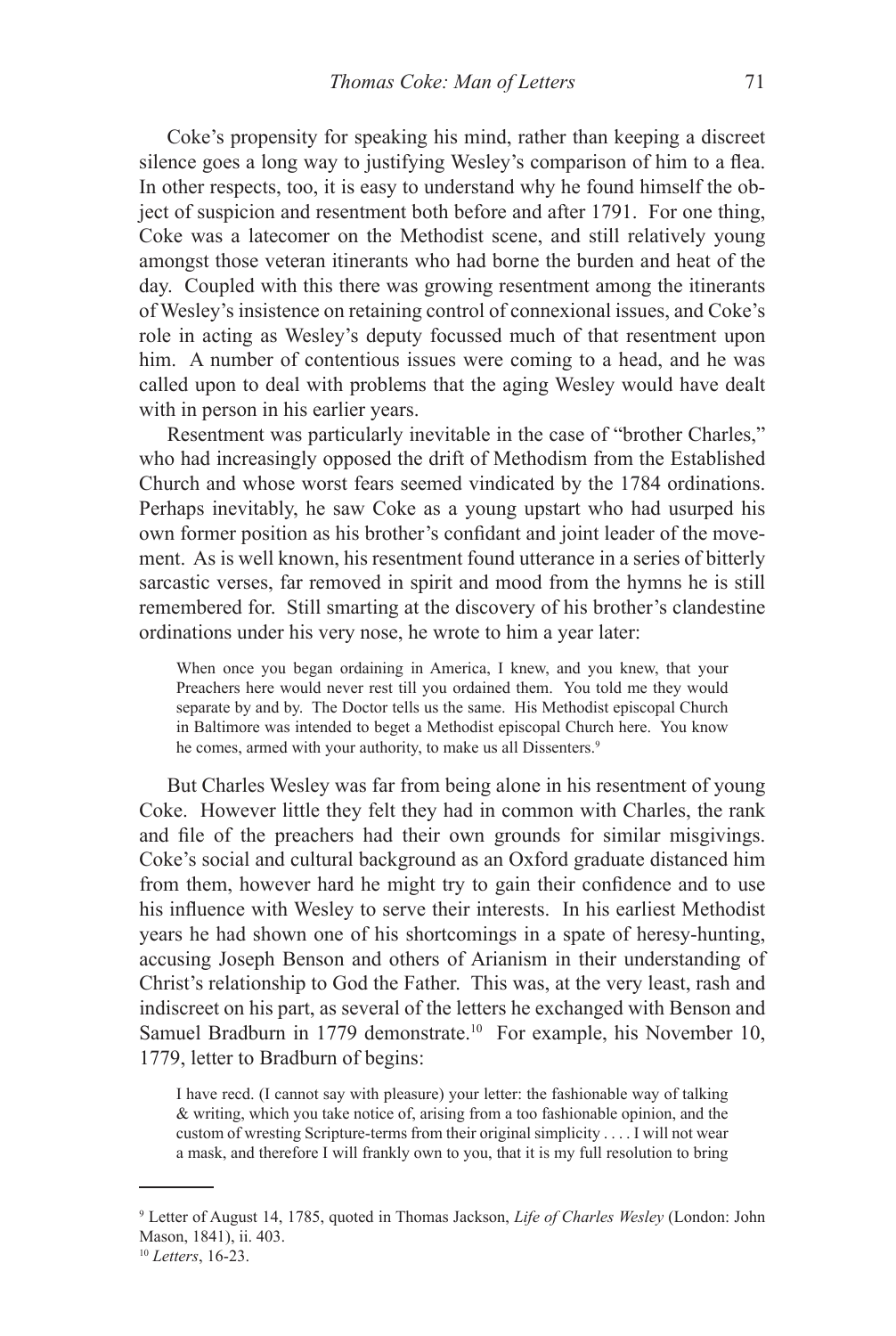this important point on the carpet at the next Conference.<sup>11</sup>

One particular occasion on which Coke's involvement earned him suspicion and resentment was the drafting of the "Deed of Declaration" early in 1784. His legal training<sup>12</sup> enabled him to share in the drafting of the text of the deed and to consult with legal advisers, and specifically with Wesley's London solicitor, William Clulow. But there were those among the preachers who resented being left out of the list of those named as forming the "Legal Hundred," the legally recognised Conference after Wesley's death. In sending out copies of the deed, Coke found it necessary to deny the rumor that he had been involved in the selection, declaring: "I had no hand in nominating or omitting any of my Brethren."13 Wesley himself confirmed this by stating laconically, "*Non vult, non potuit*." But the suspicion lingered on and in 1790, Coke had to deny it again in his "Address to the Methodist Society . . . on the Settlement of the Preaching Houses."14

Among British Methodists, insofar as Coke is still remembered at all, it is as the "Father of Overseas Missions." That this is fully justified is nowhere clearer than in his correspondence with Thomas Williams and, later, in his closing years, with the Conference missionary committee. It rests on two premises. In the first place, it was his initiative—and his alone—which launched the earliest missions. It was he who issued the first "Plan" for a mission "among the Heathens" in 1783-1784, and who followed it up two years after that fell on stony ground with an "Address to the Pious and Benevolent" which sought support for the launch of missions not only abroad but in parts of the British Isles so far untouched by the Methodist movement. As a result, the first missionaries were sent out to the Caribbean and Coke found himself carrying not only the administrative consequences of this momentous step, but the responsibility for raising the funds to sustain it. He did so mainly in two ways: firstly by digging increasingly into his own resources, and secondly by financial appeals, both printed and in person.

More than fifty of Coke's surviving letters are addressed to Thomas Williams of Brecon, a lawyer related to Coke by marriage, to whom he entrusted his financial and other business affairs once he had left his native town. Once his life of almost ceaseless travelling on both sides of the Atlantic had begun, there was no other way in which he could have dealt with these personal affairs. It could nevertheless be argued that these letters to Williams deal so exclusively with mundane and long outdated matters that they do not warrant the space they occupy in his collected correspondence. This would be a false conclusion on at least two counts: firstly because they throw detailed light on the funding of the earliest years of Methodism's overseas

<sup>11</sup> *Letters*, 16.

 $12$  It is not clear what was required from him for the award of an Oxford DCL, but, however minimal it may have been by today's standards, it clearly stood him in good stead on this occasion and highlighted the gulf between him and the rank and file of the itinerants.

<sup>13</sup> *Letters*, 50.

<sup>14</sup> See my *Thomas Coke: Apostle of Methodism*, 62-65.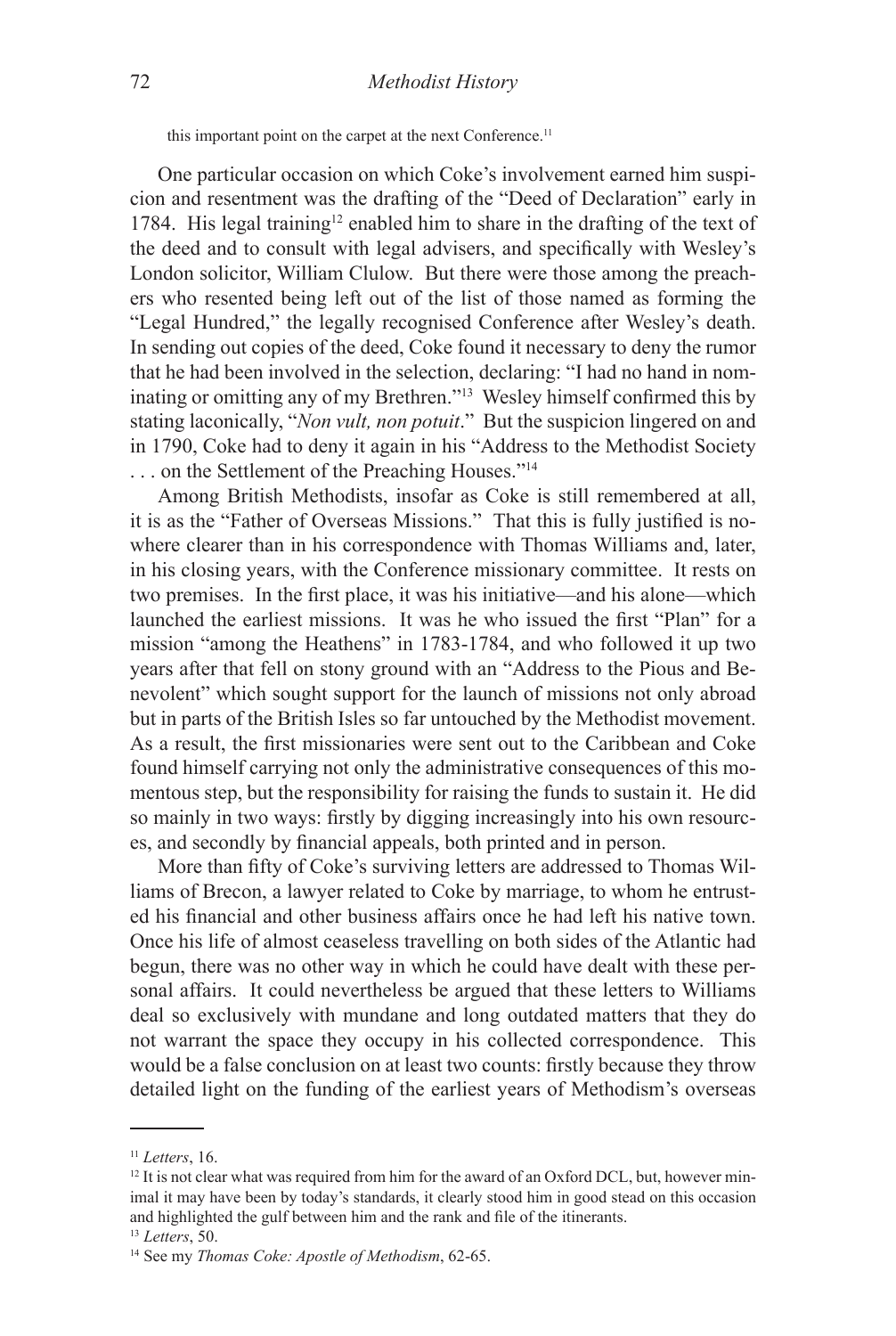missions and secondly because they reveal aspects of Coke's personality that would otherwise remain invisible.

Coke had inherited from his father, if not a substantial fortune, then at least a modest competence. This was steadily eroded, as his business letters to Williams show in some detail. They make clear, for example, that in 1784, Coke was planning to finance his first visit to America out of his own pocket, even though he was going as Wesley's representative; and he did this, not for the last time, by realising some of his assets.15 As the missions proliferated, they came to depend more and more on his personal support as well as on the fruits of his begging tours. And when the missionary finances were at stake, he could be quite ruthless with those debtors who were slow to pay, like the landlord of the Shoulder of Mutton Inn, who in January, 1790, was five or six years in arrears. On August 30, 1790, he was still pressing Williams on this outstanding debt:

I find it expedient to make up the sum of one hundred pounds before I sail for the West Indies & America, which will be the beginning of October if it please Divine Providence. I therefore beg the favour of you to transfer the inclosed Turn-pike bonds in the best manner you can, and also the Turnpike writings which you have now in your hands. I'll also beg of you to send me the year's Interest of the mortgage. And I'll entreat you to oblige the Landlord of the Shoulder of Mutton, Howell (by kind means if these will do, otherwise by other proper means) to pay me through you the Interest now due to me.16

And on at least one occasion, he found it necessary to put pressure on Williams himself, writing from Dublin on April 8, 1795:

A particular circumstance renders it expedient for me to entreat the favour of you to pay me the Year's Interest of the Coity-Mortgage, due last February, now. A Bill of £150, is just come from the West Indies on account of our Missions in those Islands. Those Missions have but £80 at present in Bank; and therefore I must lend £70 to take up the Bill. I shall therefore take it as a favour, if you will send the £10 on my account as soon as possible, to Mess<sup>rs</sup> Down, Thornton, &c. Bankers, directing y<sup>r</sup> Letter to Henry Thornton Esq<sup>r</sup>. MP, Bartholomew-Lane, London; & desiring them to acknowledge the receipt of yr Letter . . . .

Reading between the lines, we gather that Thomas Williams was at this time under some financial constraint, causing Coke to write again more urgently on May 13, 1795.<sup>17</sup>

By the time he married Penelope Goulding Smith in 1805, Coke's own resources were running out and it would be rash to deny that one of his motives for marrying may have been her fortune. At any rate, it soon began to be devoted to the same cause.

As the missions and their cost grew year by year, another burden went alongside this personal contribution: that of appealing for financial support, often by begging from door to door in whatever town he found himself. This could be exhausting and time-consuming, and it is hardly surprising that he

<sup>15</sup> *Letters*, 59-62.

<sup>16</sup> *Letters*, 116, 124.

<sup>17</sup> *Letters*, 196-197, 201-202.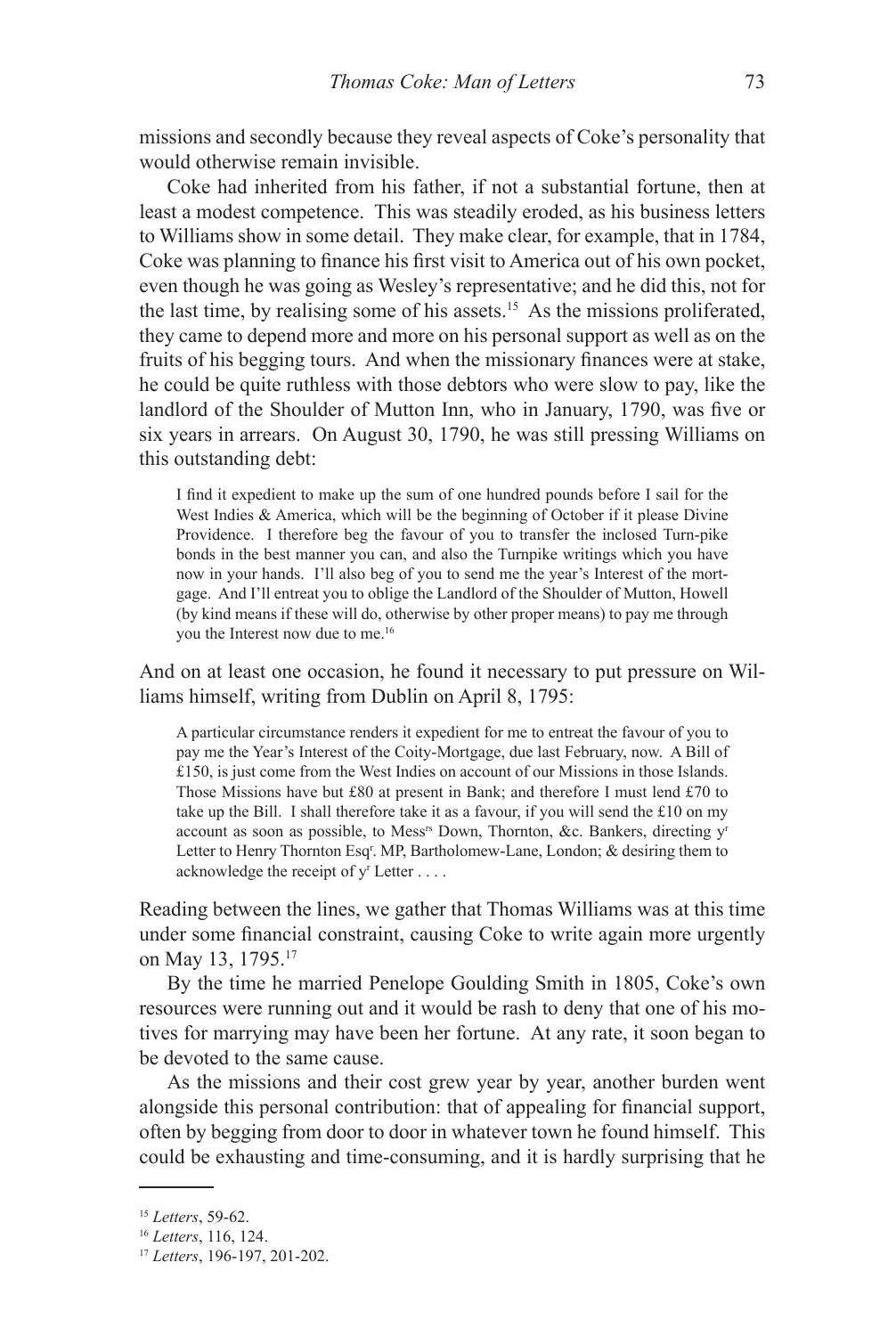found it almost impossible to persuade any of the itinerants to follow his example, including those in London who formed the "Missionary Committee of Finance and Advice" from 1804 on. Their task, as they saw it, was to curb and bring under control, the spiralling costs to which he had committed the Methodist people as well as himself. But for Coke himself, who had for so many years maintained the infant missions single-handed, this meant devoting countless hours to keeping in touch with the Committee by letter, wherever in the British Isles he happened to be. This has left us with a valuable epistolary record (though one-sided, as the Committee's letters do not seem to have survived) from which we gain a day-by-day view of the extra burden it imposed on Coke and his frustration at having to carry the Committee with him at every step.

The earliest letters in the series illustrate this clearly enough. In August, 1804, Coke was still in London and so was able to attend the first two meetings of the Committee. But by the beginning of September he had left for Raithby Hall in Lincolnshire, where he had a retreat as the guest of his friends the Brackenburys and could give himself to working on his Bible Commentary. But it did not take long for a letter from the Committee to provide an unwelcome distraction. His reply began positively enough—perhaps a shade too much so in view of what followed.

I do assure you I am thankful to God that I have a committee of finance and advice to assist me in the missions. I am growing old, and cannot live long; and there is some degree of uncertainty respecting my engagements in America. Consequently, that my brethren should be led of God into the proper missionary spirit, is very desirable.

However, the paragraphs that follow make it clear that Coke already had misgivings:

I do believe that you and I shall act in perfect harmony after explanations of our views, unless, perhaps, you may be under a temptation to sacrifice the work in a degree, unintentionally, to a plan of economy; which in general, even with respect to missions, is excellent; and it may be that your very frugal spirit may be necessary to check my too ardent zeal.

You observe in your Letter, "The brethren do not wish to clog the wheels of the missions, but to co-operate with Dr. Coke to promote them to the utmost." Methinks I would not take ten thousand pounds for that sentence. I bless God and thank you for it. We shall go hand in hand together; and neither you nor I would divide the child, if it were to save our lives.

Just three day later, however, he was writing again, following three nights in which his misgivings had robbed him of sleep. His language had already become much more fraught with doubts about the future. He was ready to concede that the missionaries' official letters should be directed to the Committee. But over the years his relationship with the young men he had recruited for the mission field had developed to the point where he could not refrain from adding: "Only let them be informed that they may correspond with me as (shall I say?) their friend and father, in the most friendly and familiar manner. If this be not the case, I shall consider myself as entirely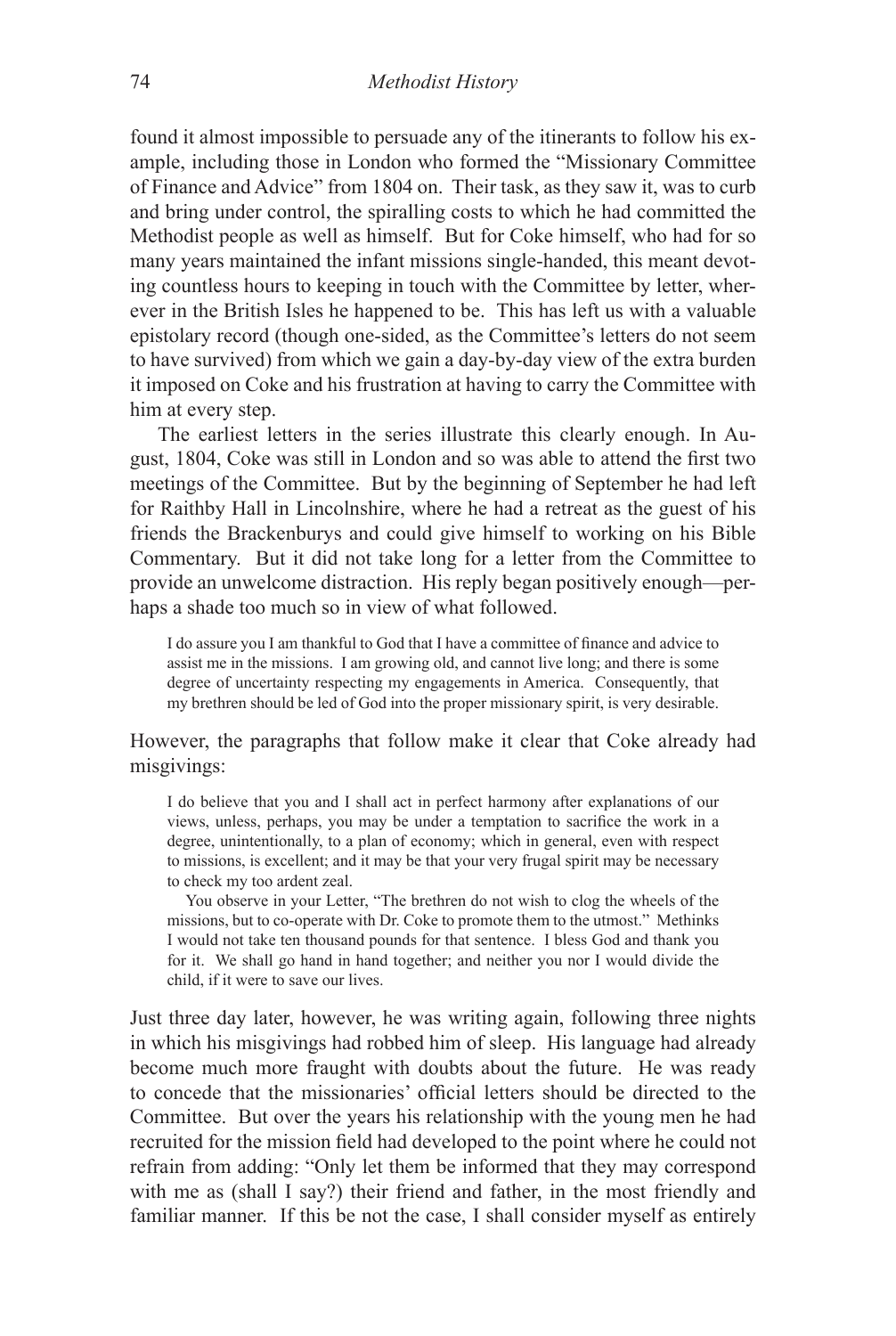laid aside."<sup>18</sup>

Although a *modus operandi* was soon worked out and conveyed to the missionaries already in the field, the difficulty of collaborating with a committee based in London and with quite different priorities was one with which Coke continued to struggle throughout the last decade of his life. This is spelled out in detail in the surviving records. It is reflected particularly clearly in an exchange of notes in the very last days before the missionary party prepared to embark from Portsmouth for Asia in December, 1813. Coke found himself having to justify minor expenditures on such items as pillow cases, towels and "pewter chamber pots" for each of his companions.<sup>19</sup>

Step by step, and in the face of Conference indifference or even opposition, Coke had over the years launched and financed the earliest missions both abroad and at home. Now at last, in 1813, as he prepared to accompany the missionary party to Asia in person, the first steps were taken to put the missionary finances on a firmer footing. But once again, the initiative did not come from—and the responsibility was not that—of Conference or its missionary committee. A group of preachers and leading laymen in the Leeds District, recognising the very real problem that would be created by Coke's departure, convened a meeting at the "Old Boggart House" in October of that year, at which a "Leeds District Missionary Society" was formed. For the first time effective means for financially supporting the work were put in place and other Districts quite quickly followed this initiative. But it was not until 1817, that the Conference itself took up the matter connexionally and determined that what became the Wesleyan Methodist Missionary Society should be formed to co-ordinate what had begun in Leeds five years earlier.

These clearly established facts do not tally with several official statements in more recent times on the origins of British Methodist overseas work. In 1943, the Constitution of the Methodist Missionary Society claimed unequivocally that "From the beginning of Methodist Overseas Missions at the Conference of 1786, the initiation, direction and support of Overseas Missions have been undertaken by the Conference." In 1983, in a definitive account of British Methodist overseas missions, Allen Birtwhistle, echoes this claim: that with the publication of Coke's *Address to the Pious and Benevolent* in 1786 "the Methodist Missionary Society was launched."<sup>20</sup> This official propaganda was far removed from the historical facts.

It did not help that from 1784, Coke found his loyalties, like his commitment, divided between two spheres of Methodist activity: in the newly independent United States and back home in the British Isles. We get a glimpse of this in a letter sent from Bristol to a number of the American itinerants, including Ezekiel Cooper, on July 23, 1794:

<sup>18</sup> *Letters*, 358.

<sup>&</sup>lt;sup>19</sup> Committee memorandum with Coke's annotations, is in the library of Wesley College, Bristol; future location currently uncertain.

<sup>20</sup> N. Allen Birtwhistle, "Methodist Missions," *A History of the Methodist Church in Great Britain*, vol. 3 (London: Epworth,1983), 5; elaborated on p. 7: "From 1786 . . . the Conference finally and formally shouldered its overseas missionary responsibility."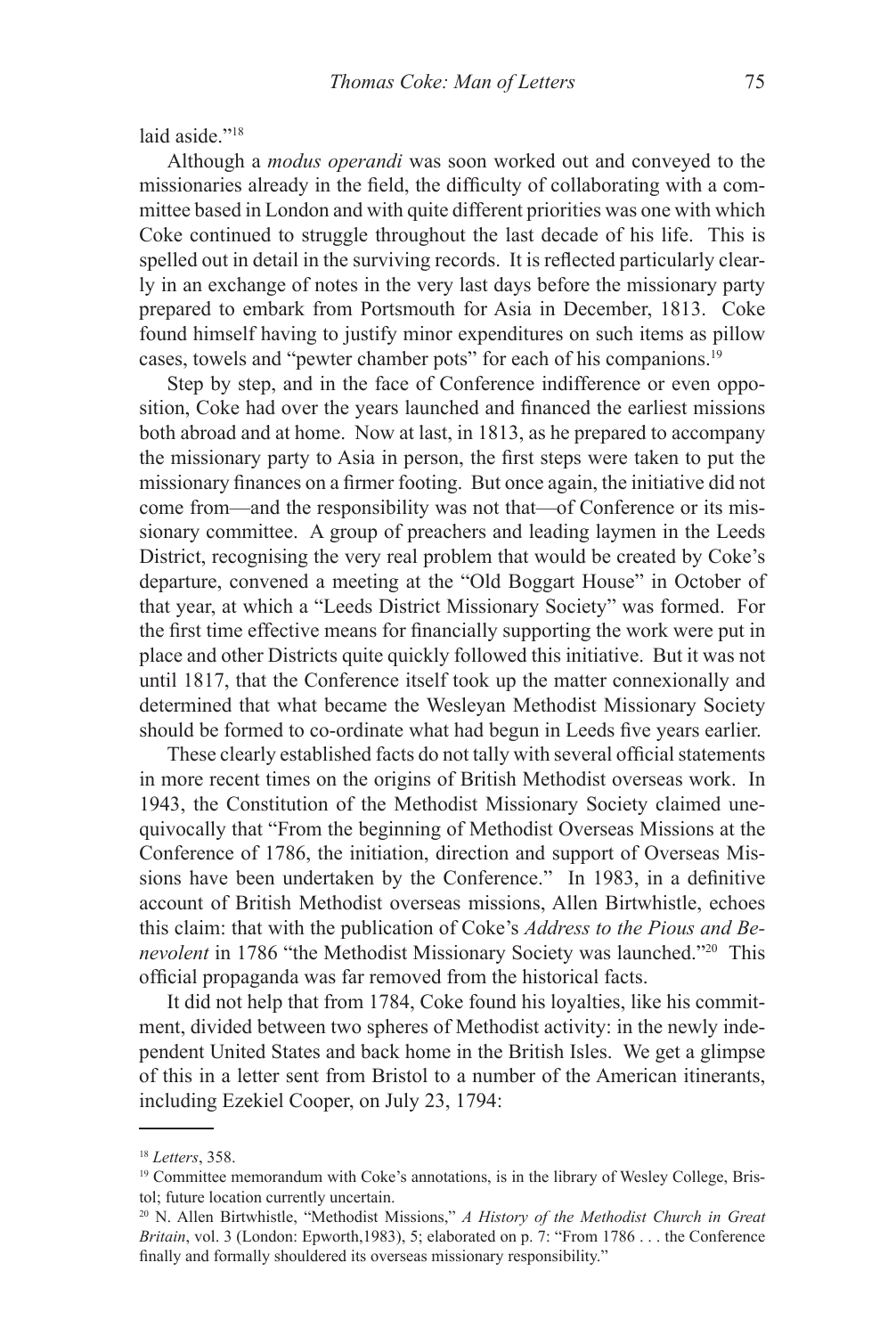When I inform you of the crowd of important business on my hands, I think you will excuse me. Since my return from the West Indies, I have twice visited Holland [over the matter of persecution on the Dutch island of St. Eustatius], Ireland once, and the principal Societies in England twice . . . . Added to all this, the raising the necessary funds for our Missions in the West Indies, entirely lies upon me; [and] that great work now costs us about 1200£ Sterling a year.<sup>21</sup>

Similarly, in a letter in 1801, he protests that he is still "theirs" and intends to set off for America in about eighteen months' time:

In America only I consider myself at home. I have been kept abroad for several years past by the will of God. However, I shall endeavour to wind everything round, so that, if the Lord will but suffer me, I may close my career among you . . . . I do assure you, it would be my supreme earthly delight, if I know my own heart, to hide myself in your woods and labour and dwell among you.<sup>22</sup>

Subsequent events, however, threw doubts on how well at that time he "knew his own heart." Late in 1804, he met Penelope Goulding Smith; she became his "supreme earthly delight" and by the next April they were married. Another letter informed the American preachers of this change in his situation, but still did not entirely rule out the possibility of his settling in America:

My most beloved wife is also equally willing [to accompany me to America]. She is indeed a twin soul to myself. Never, I think, was there a more perfect congeniality between two human beings, than between us.

But, on the other hand, I should be the most ungrateful of husbands if I trifled with her health or feelings. It therefore does not appear at all probable that I shall make you another transitory visit I cannot think of leaving my dear wife for so long a time as a transitory visit would require; nor can I think of making her cross the Atlantic ocean twice for such a purpose. If we come to you at all, we come for life. But if we come for life, we come under the most express, permanent, and unalterable conditions; except in the case of the death of Bishop Asbury, in which case I should consider it as my duty to sail for America, as soon as possible.<sup>23</sup>

He continued to correspond with the General Conference and with individual American preachers on this matter. His most detailed and explicit statement of his side of the case was in a letter to the New York Annual Conference on January 6, 1807.<sup>24</sup> In retrospect, he had clearly come to believe that during his American visits he had deliberately been shackled by Asbury and prevented from exercising his episcopal authority; and he protested that, if he came merely as a preacher, it would be to sacrifice his extensive usefulness back in Europe. Rightly or wrongly, Asbury, despite increasing age and disability, clearly could not bring himself to share even a part of his responsibility with someone who, despite nine visits, was much less acquainted with either the American preachers or the Methodist people, and in any case was still a British citizen. The publication a few months later of Coke's letter to Bishop White and Coke's letter of January 29, 1808, in his own defence set the seal on what was already a *fait accompli*.

<sup>21</sup> *Letters*, 185.

<sup>22</sup> Letter of February 28, 1801, in *Letters*, 293.

<sup>23</sup> *Letters*, 409-410.

<sup>24</sup> *Letters*, 486-493.